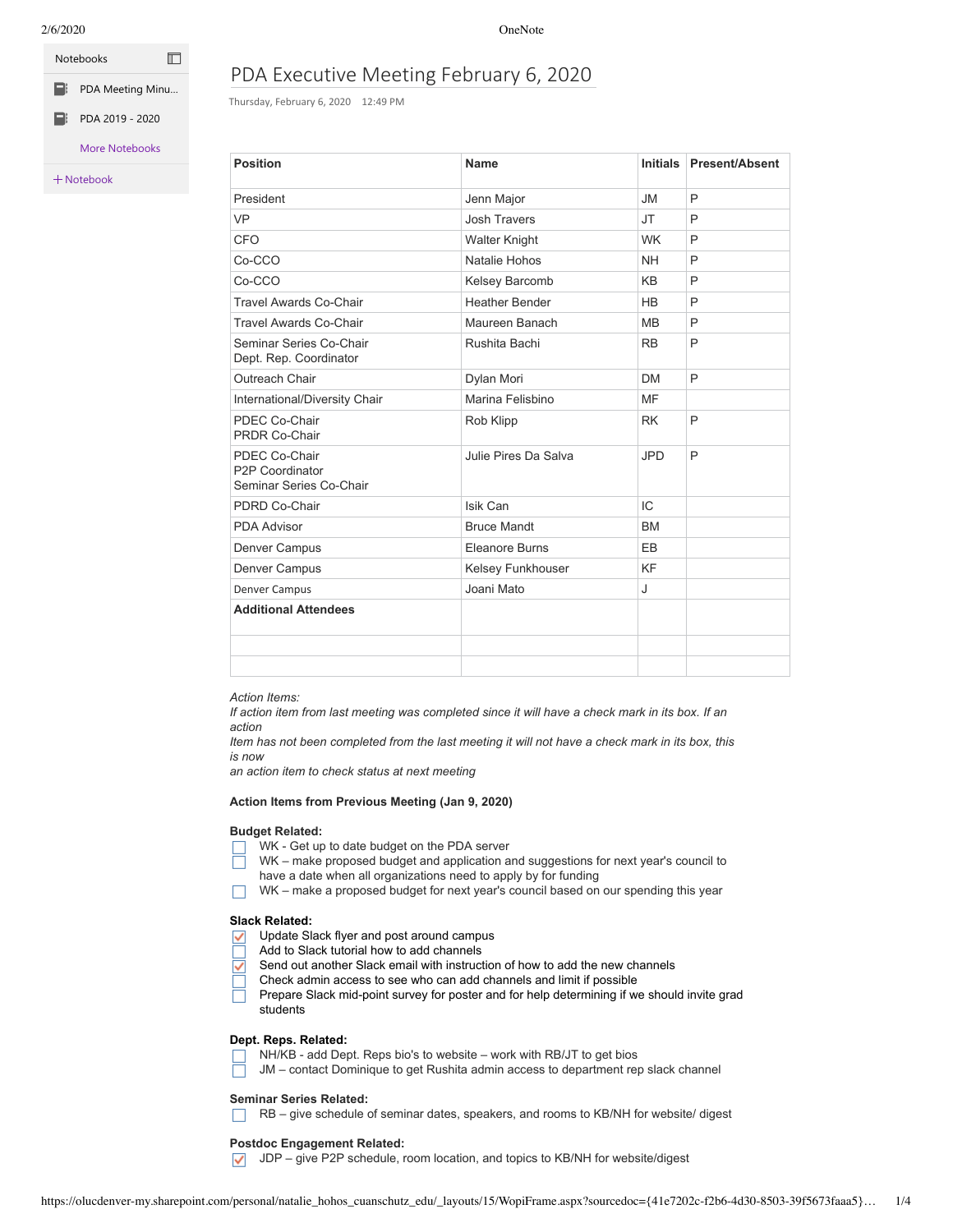Make a monthly flyer that has all the activities for the month, post flyer around and send out in email at the beginning of each month

### **Communications Related:**

- $\overline{\smash{\triangledown}}$  KB Update website for seminar series so it says 'short talks' instead of two 20 min
- presentations each seminar KB – Add Denver PDA members to website
- 
- $\overline{\checkmark}$ NH – make calendar invite for everyone reminding them to send me things for the digest

#### **Town Hall Related:**

- JM pick a date and reserve auditorium
- Post on Slack to see what kind of SWAG people would want ✓
- What SWAG to buy?

#### **Today's Meeting Minutes:**

Zoom link: Join URL: [https://ucdenver.zoom.us/j/952735723](https://ucdenver.zoom.us/j/952735723?_ga=2.187231208.1909535898.1581007646-1086550124.1581007646)

- 1. **Town hall**
	- a. Date May 15, 2020
	- b. Swag
	- c. Data collection/annual report
	- d. Charter

JM – May 15 booked in Krugman – sent calendar invite. On a Friday. Townhall is for us to give report of what we have been doing – need to start putting data together – everyone can try to pull data relevant to your position – whatever you can transition into numbers. Nice if we made a short version or report we can put on the website to help with transparency and show where we spend money. We can also change anything in the Charter then – if you have any changes or take a look and if there are any changes send them to me. We will ask them to vote at Town hall on any changes.

DM – can any postdocs submit proposed changes to the charter.

- JM I don't know
- KB I would think anyone can make a suggestion
- JM yeah and it would need a vote.
- JM on slack we have 25 answers for SWAG poll not great, but more than just us.
- Pretty close between everything, are we okay with closing it now maybe send out one email.
- NH when do we need to order by
- JM have to figure out design, KB had a few good designs
- NH what about email it out with slack invite and close Monday

JM – Keep open until Monday.

JM – look at potential design ideas – most top items would be more fun to have something more fun on them

KB – if you want to let me know if you like any of these – quickly put shapes together,

didn't want to spend to much time

JT – what about the mountains with the sun logo

NH – what about adding something in the 'd' of PDA science-y.

JM – like 4imprints are good because they give you sample

KB – has anyone done anything on red bubble – know artist friends who print here – not

sure price, can look into it

DM - I have bought from them before, shirts were okay.

RK – you put your artwork on and ppl can buy it on different things.

JM – need to be at \$5

JM – can ask WiStem what they use

RB – Ill check with WiStem to see

JM – last year 40 ppl showed up 60 pl RSVP's – can set up RSVP to gage. 50-60 ppl

JT – what about the mugs

NH – I think Sincerely Yours, I can look into it

WK – we have \$2000 left projected, last year we spent \$1000 on townhall. We spent \$600 on SWAG last year so we can probably do it again.

JM - I think last year's Townhall presentation should be online, we will check and put it up there.

NH – do we need to do food?

JM – last year it was Panera?

DM – I brought up idea of one of CCP's local programs for maybe we can do it for town hall

JM – is there breakfast

DM - I don't know if I would call it breakfast food

WK – find out cost range

JM – nice if next meeting if we can decide what we want to buy

DM – ill share the menu with everyone

NH – maybe if anyone else has ideas lets get quotes for next meeting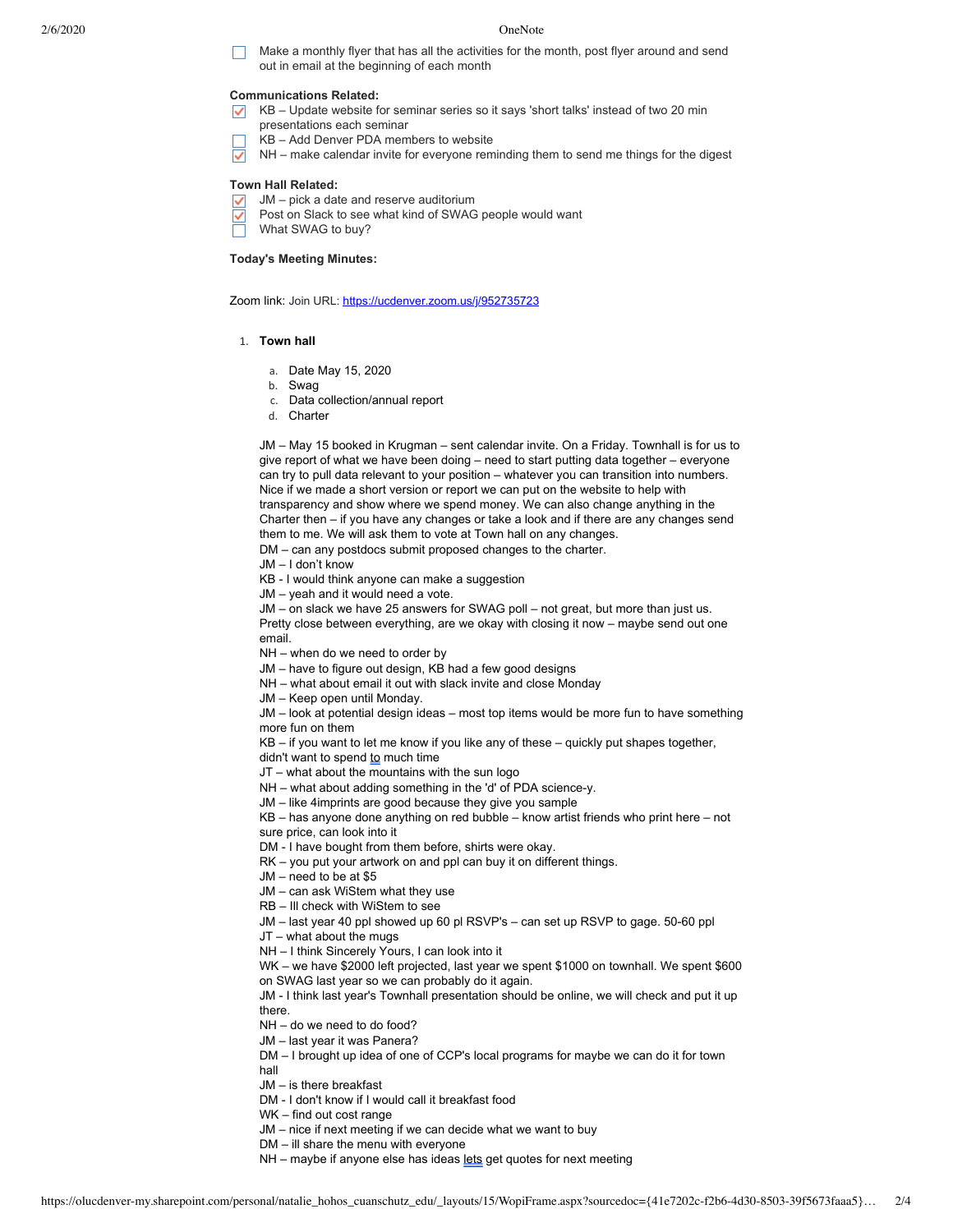JM – yes we just need to make sure tax exempt and \$300 - \$400. Plan on order for 50 – should be enough

EK – husband is a printer – Ill check with him. If you have an idea of what you want and quality of t-shirts, he has done stuff with non-profits, for a smaller events it may be pricy, but will have to look into it. Send me details and I will look into it – number of colors, type of shirts, etc.

JM – that would be great. We are in a weird spot – 50 seems like a lot but not bulk. JM – does he do hats EK – he does everything

#### 1. **Advocacy group update**

a. Survey

b. Next steps

JM – Heather and I have started doing advocacy work and sent out a survey. I have some of the data from the survey.

108 postdocs responded – vast majority want paid paternal leave (~98%).

Added other positions in so we can screen out any non-postdocs.

We did ask at the end how people id gender – wanted to see if differences between males and females supporting leave.

What amount of leave – vast majority 12 weeks, some for 6-8 weeks.

Also wanted to know how many people had kids while doing a postdoc – could use to say this won't cost much money because not a lot of people taking parental leave – 75% of ppl did not have kids nor did their partner.

25-26% had a child or partner did, a few adopted. Pretty close to what % of postdocs are parents from a survey BM had.

Asked if people thought they would have a kid during postdoc – much higher than people that have had one, almost 30% said extremely likely to have/adopt and another 25% said somewhat likely.

People very against paternal leave – thought unfair parents were getting advantage over non parents.

If you had a kid, did you take any leave – 75 – 80% did.

Asked how long they took – pretty variable in how much leave ppl took. Paid leave – 4 or 5 didn't have paid leave but took a leave.

This is a snapshot – have not closed survey yet.

What funding source contributed to paid leave – 1/3 got it from NIH grant,

another 1/3 is from their mentor and other accrued leave.

JM - Going to use this data and data from other institutions and NIH then making a report and then gong to SOM, ones who started staff parental leave. Have some other ppl to bring in for their advice of who to take it too.

WK – is there data for other campuses on their paternal leave policy

JM – we started to collect some data, pretty variable, a lot do 8 weeks paid or nothing. Boulder 6 weeks paid - using them as a model of within CU doing better. CU itself said all campuses have to have at least 4 weeks for staff. CU boulder postdocs are considered staff. Also want to model off of NIH – they give 8 weeks paid for NRSA grants.

DM – were you planning on reaching out to boulder postdocs because they have been through this.

JM - They didn't advocate for parental leave, just same rights as staff. Could help us if we want to do that, but we are not ready for that.

JM – another thing BM was talking about was getting us same leave as staff, but they have to report their time off, which could be a draw back.

JM – could be good to reach out to postdocs at boulder to get more data on them.

#### 1. **Slack**

a. Poster/survey

JM – NPDA conference at end of March. We have our pre survey, some data from slack. But we need to do a post slack survey to see what people like/don't like do they feel like they benefited. Started framework for survey, can send out soon. Like to get it out at the end of the month, leave it out for a week, and then get it together for a poster. We have 2 \$25 gift cards – hopefully will help our participation rate. I think we were all pretty anonymously agreed to not make slack changes until after the survey. Did have in template to ask if we should add people to slack. Does anyone not have Qualtrics through university – easier to share with members. I will send instructions and then everyone make accounts.

### 1. **Updates**

EK – we had a coffee morning on Tues, I couldn't go I had to travel at last min. I think it was a small turn out due to the weather. Some questions around communication, wanting more meetings. Nothing really to bring back.

KB – Isik asked me to give a PDRD update – we have the design contest going.

WK – we have started getting some funding for PDRD, started a week ago, got 3 responses so far and are still working. We will start talking to university people soon too.

JM – there is a date, theme, a design contest and some money.

DM – I had YHS exec meeting – every postdoc who volunteered last sem. Was a new volunteer which is good seeing them get out there and volunteering.